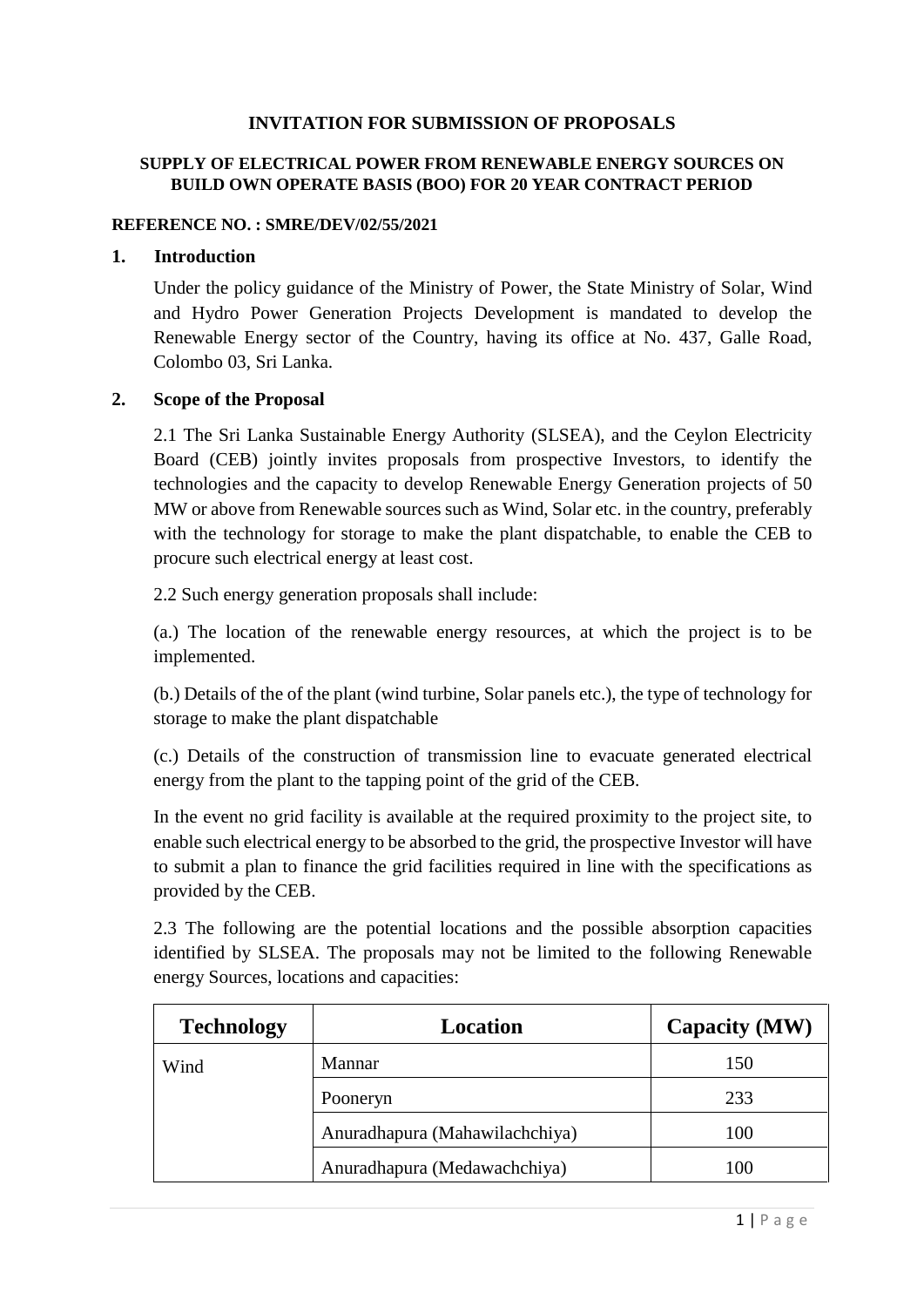|                       | Anuradhapura (Nuwaragampalatha)        | 50  |
|-----------------------|----------------------------------------|-----|
|                       | Vadamaradchy East                      | 100 |
|                       | Badulla (Haldummulla)                  | 100 |
|                       | Tissamaharama                          | 75  |
|                       | Monaragala (Wellawaya)                 | 50  |
|                       | Monaragala (Buttala)                   | 50  |
| <b>Ground Mounted</b> | Siyambalanduwa                         | 100 |
| Solar PV              | Pooneryn                               | 150 |
|                       | Mannar (Madhu)                         | 100 |
|                       | Anuradhapura                           | 100 |
|                       | Jaffna (Maruthankery)                  | 100 |
|                       | Monaragala (Buttala)                   | 100 |
|                       | Batticaloa (Koralai P.W.Oddamavadi)    | 100 |
|                       | Kalutara (Agalawatta)                  | 50  |
|                       | Mullathivu (Oddusudan, Pudukuduirippu) | 50  |
|                       | Monaragala (Sewanagala)                | 60  |
|                       | Trincomalee (Town & Gravets)           | 100 |
| <b>Floating Solar</b> | Victoria                               | 200 |
| Capacities            | Randenigala                            | 200 |
|                       | Ulhitiya                               | 200 |
|                       | Moragahakanda                          | 200 |
|                       | Udawalawa                              | 200 |
|                       | Kalawewa                               | 200 |
|                       | Kotmale                                | 65  |
|                       | Kandalama                              | 75  |
|                       | Loggaloya                              | 55  |
|                       | Pimburatthawa                          | 200 |
|                       | Aralaganwila                           | 100 |
| Offshore wind         | Mannar, Jaffna, Hambanthota            |     |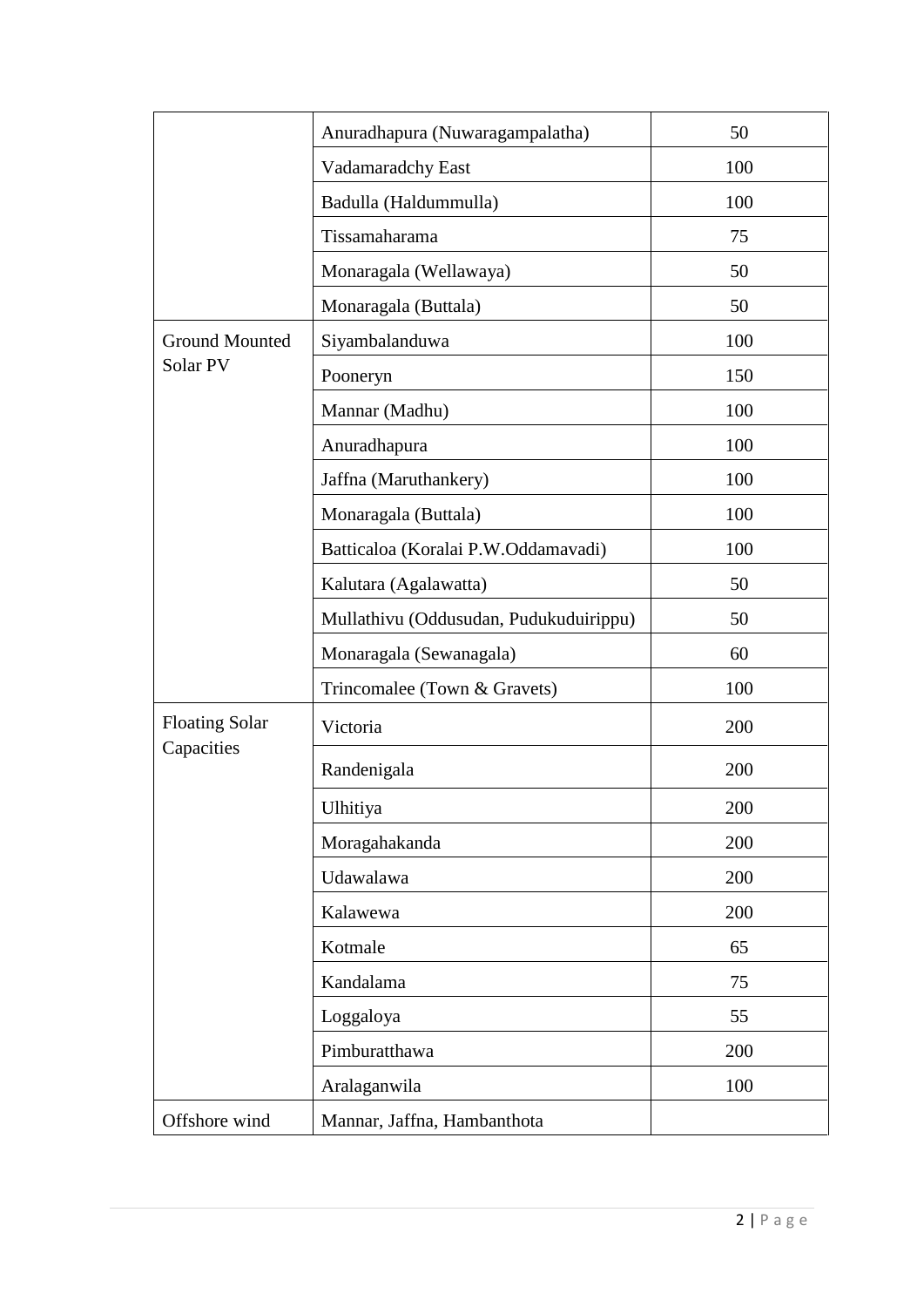In the event the prospective investor as part of the project, is required to bear the full cost of the construction of transmission infrastructure (Transmission line and grid facility) such costs incurred could be recovered from the CEB as an annuity within 10 year period.

2.4. Following basic information are be required to be provided as per the prescribed format given under section 4.2 subject to the limitations as noted in section 10. By the prospective investors under the "Technical", "Commercial" and "Financial" proposals

(a) the proposed capacity of the plant,

- (b) the proposed 'technology, including for storage to make the plant dispatchable
- (c) 'interconnection point',
- (d) 'indicative energy selling price',
- (e) the 'estimated cost of the transmission line' proposed to be built for the evacuation of the electrical energy from the plant to the tapping point of the grid,

2.5 Prospective investors (Foreign / Local) are permitted to submit their proposals either in the form of a single party/joint venture/consortium. Each prospective investor is also permitted to submit any number of proposals. The proposals so received will be screened and shortlisted by the committee appointed by the Minister on the basis of the criteria given in the Proposal Submission Document (PSD). The respective shortlisted investors (herein after referred to as Project proponent) will be invited to submit their detailed technical, commercial and financial proposals for the relevant project structured by the committee for which prospective Investors have submitted proposals.

2.6 The project proponents are required to obtain Renewable energy permits under section 18 of SLSEA Act upon selection of such project proponents as the successful developers (herein after referred to as project developer) approved by the PUCSL under section 43(7) of the Sri Lanka Electricity Act.

2.7 Upon receipt of the approval of the PUCSL based on the recommendation of the CEB (Transmission License) successful project developers are required to obtain the generation License under Sri Lanka Electricity Act having fulfilled the requirement of Section 9(1)C of the SLE Act.

2.8 Upon fulfilling of the above, the successful Project Developers shall be required to sign a Power Purchase Agreement with CEB to commence the construction phases of the projects within the permitted time period given in the SLSEA Act.

# **3 The Responsibilities of the Project Developer**

3.1 The successful 'Project developers' selected through RFP process shall be required to obtain and remain in compliance with all governmental and other approvals, licenses, permits, and certificates necessary for the construction and operation of the power plant; in general and shall be required to conduct Environmental Impact Assessment (EIA) or Initial Environmental Examination (IEE) as applicable in terms of the National Environmental (Amended) Act, No. 47 of 1980 and any amendments thereto, and such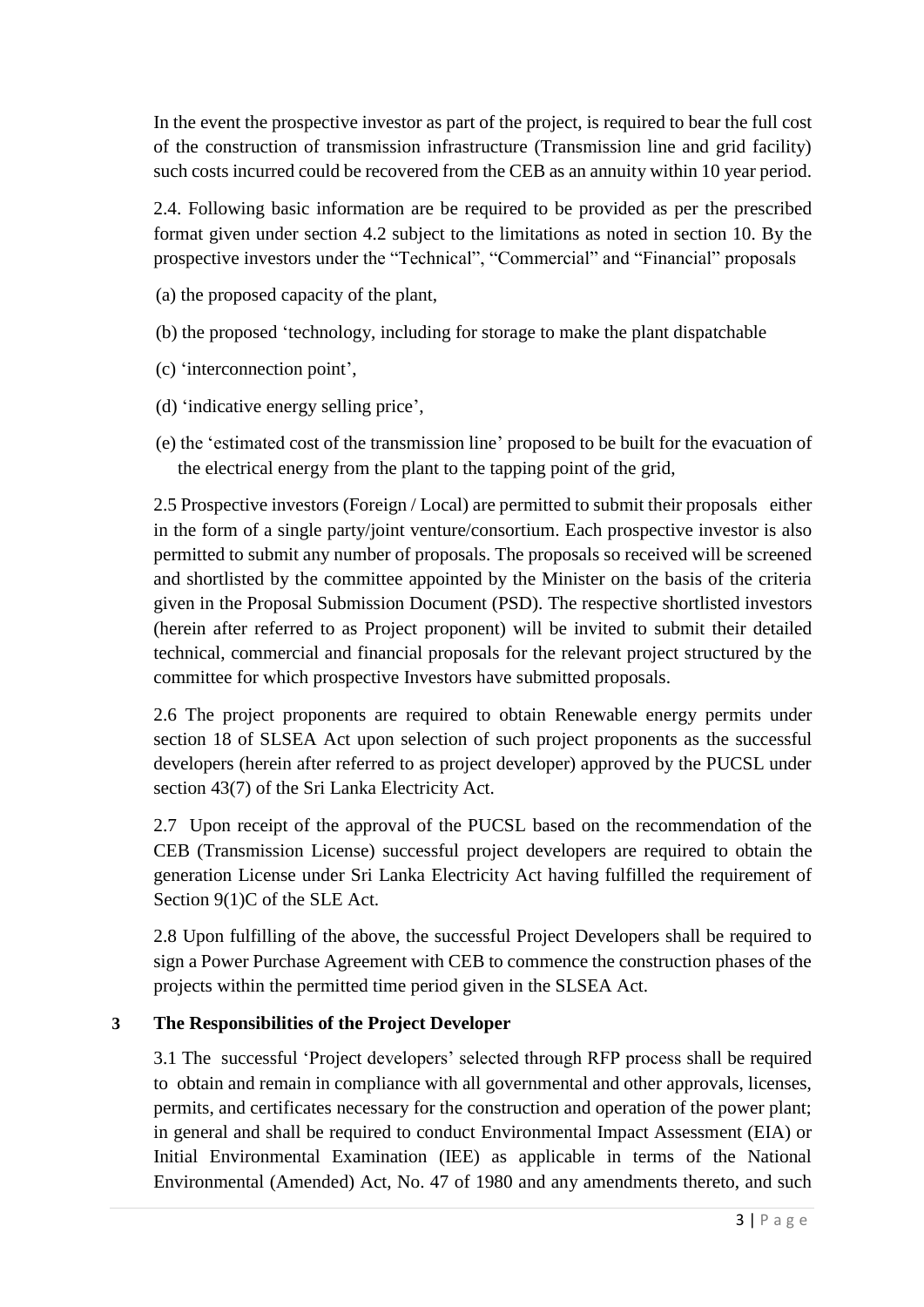other relevant Acts and provincial statutes in particular as a condition precedent for obtaining generation license from the PUCSL and for the signing of Power Purchase Agreements with the CEB .

3.2 The Successful project developer shall be responsible

(a) For the design, construction, commission, operation and maintenance of the power plant.

(b)The construction of the necessary transmission infrastructure as per the CEB specification and supervision, and transfer the ownership of the transmission infrastructure to CEB immediately before the commencement of the commercial operation of the plant.

(c) The supply of fuel oil, water, or any other energy resources required to operate and maintain of the facility, operation

(d) Operate and maintain of the liquid and solid waste disposal system, environmental protection measures

(e) Adoption of quick action for environmental impact mitigation measures, step up transformers; switchgear; control and protection systems; connection up to the interconnection point and all other appurtenant equipment etc.

(f) Clearing the site after termination of the operation period of the Power Plant is the responsibility of the developer

CEB will supply and install the standard metering equipment at the project developer's cost. The metering equipment are allowed to install only at the power plant premises by CEB.

# **4. Submission of the Proposal**

The proposal shall comprise of two parts,

(1) One for the 'Technical Proposal' shall be required to put in one envelop

(11) Other for the commercial and financial proposals shall be required to put in another envelop. Both envelopes shall be submitted in one envelop together with the endorsement marked at the corner of the envelope 'Price Proposal' and shall be required to be submitted as follows;

- i) The Original: one original each of the 'Technical Proposal' and 'Price Proposal' and financial proposals (each envelop clearly marked as 'Original'); and
- ii) The Copy : one copy each of the 'Technical Proposal' 'commercial proposal and financial Proposal' (each envelop clearly marked as 'Copy');

# **4.1 Technical Proposal**

The Technical Proposals shall include the following basic information.

4.1.1 Description of the proposal including the source of energy, Proposed location, technology for storage to make the plant dispatchable, schematic/layout diagrams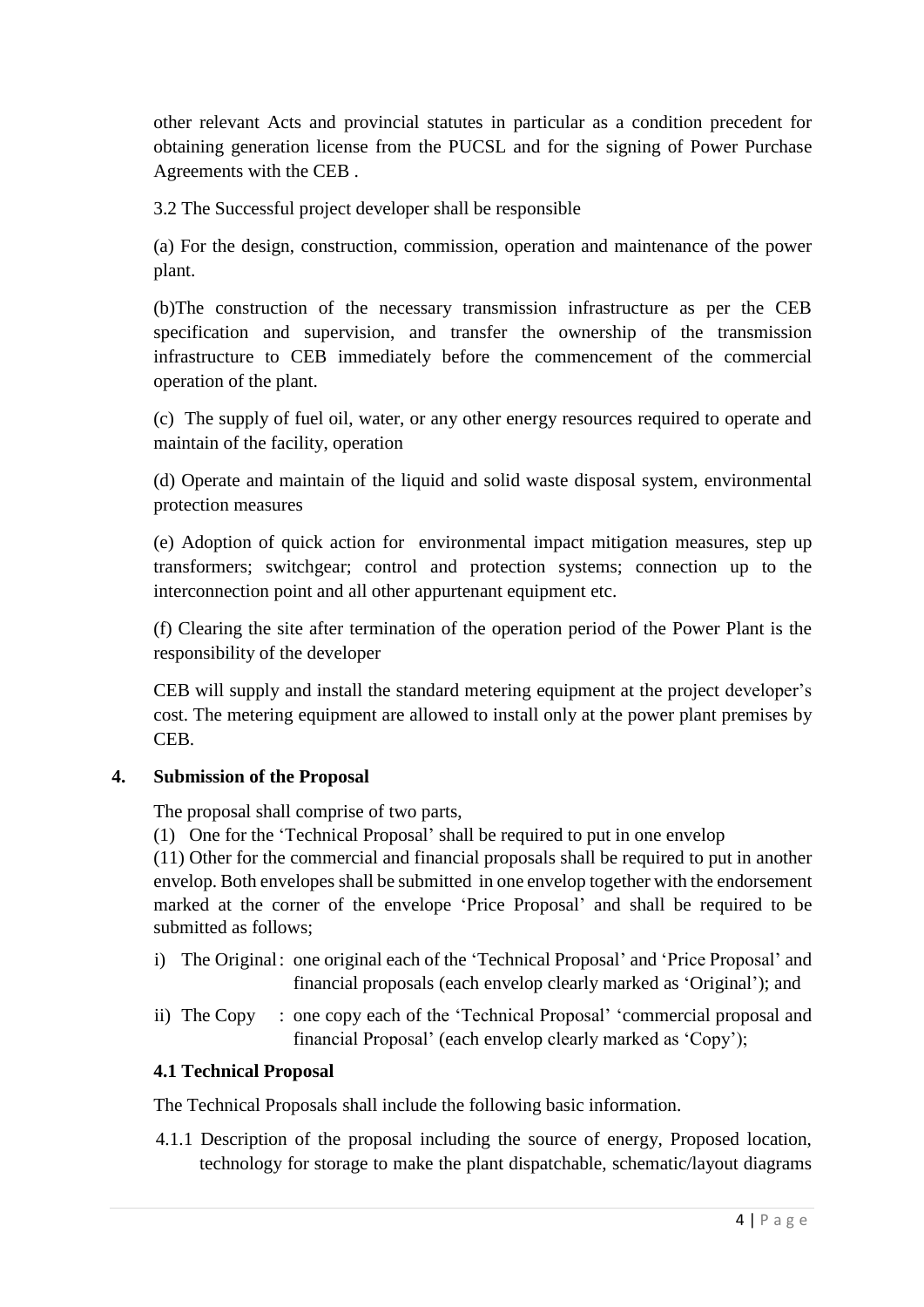of plant, capacity to install and technical specifications, expected number of units dispatch a day, expected tariff etc.

- 4.1.2 Brief description on the Technical Feasibility and the Economic and financial viability of the proposed project;
- 4.1.3 Description of the company and its current business, experience in setting up of plants of similar nature in the past;
- 4.1.4 Creditworthiness / financial viability of the company (provide details of yearly turnover and profit for the last 3 years with supporting documents);
- 4.1.5 Proof of Finance- availability of equity, copy of the sanction letter for term loan and appraisal note from financial institutions (if already sanctioned), or a letter and term sheet and condition applicable for such loan facility from financial institutions stating their willingness to sanction a term loan for the project;
- 4.1.6 Action plan for project implementation, time schedule, etc.
- 4.1.7 Anticipated social and environmental impacts in the area
- 4.2 Please use the following format to submit required information.

| A              | <b>General Information</b>                                     |  |  |
|----------------|----------------------------------------------------------------|--|--|
| A1             | The proposed Project/Power Plant                               |  |  |
| A2             | Project/Plant Location                                         |  |  |
| A <sub>3</sub> | Name & Designation of the Applicant                            |  |  |
| A <sub>4</sub> | <b>Mailing Address</b>                                         |  |  |
|                | Telephone, Fax and Email                                       |  |  |
| A <sub>5</sub> | Experience of the Institute in similar technology and capacity |  |  |
| B              | <b>Details of the Proposed Power Generation</b>                |  |  |
| B1             | Targeted Installed Capacity of Plant (MW)                      |  |  |
| B2             | Guaranteed Energy output / day (MWh)                           |  |  |
| B <sub>3</sub> | Resources & Technology including the technology for            |  |  |
|                | storage to make the plant dispachatable                        |  |  |
| <b>B4</b>      | Interconnection Point (If Known)                               |  |  |
| B <sub>5</sub> | <b>Interconnection Voltage</b>                                 |  |  |
| <b>B6</b>      | Time taken to synchronize the plant after receiving CEB        |  |  |
|                | dispatch instruction (If Available)                            |  |  |
| B7             | Time taken to achieve full load after synchronization (if      |  |  |
|                | Known)                                                         |  |  |
| <b>B8</b>      | Expected number of days for commercial operation since         |  |  |
|                | signing of contract (Approximately)                            |  |  |
|                | <b>Commercial and Financial Proposal</b>                       |  |  |
| $\mathbf C$    | <b>Indicative Breakup of the Project Cost</b>                  |  |  |
| C1             | Cost of the proposed Plant                                     |  |  |
| C <sub>2</sub> | <b>Means of Finance</b>                                        |  |  |
| C <sub>3</sub> | Equity                                                         |  |  |
| C <sub>4</sub> | Terms of Loan                                                  |  |  |
| C <sub>5</sub> | Any other source                                               |  |  |
| C6             | Name and address of financial institution approached           |  |  |
| C7             | Conditions of the loan agreed                                  |  |  |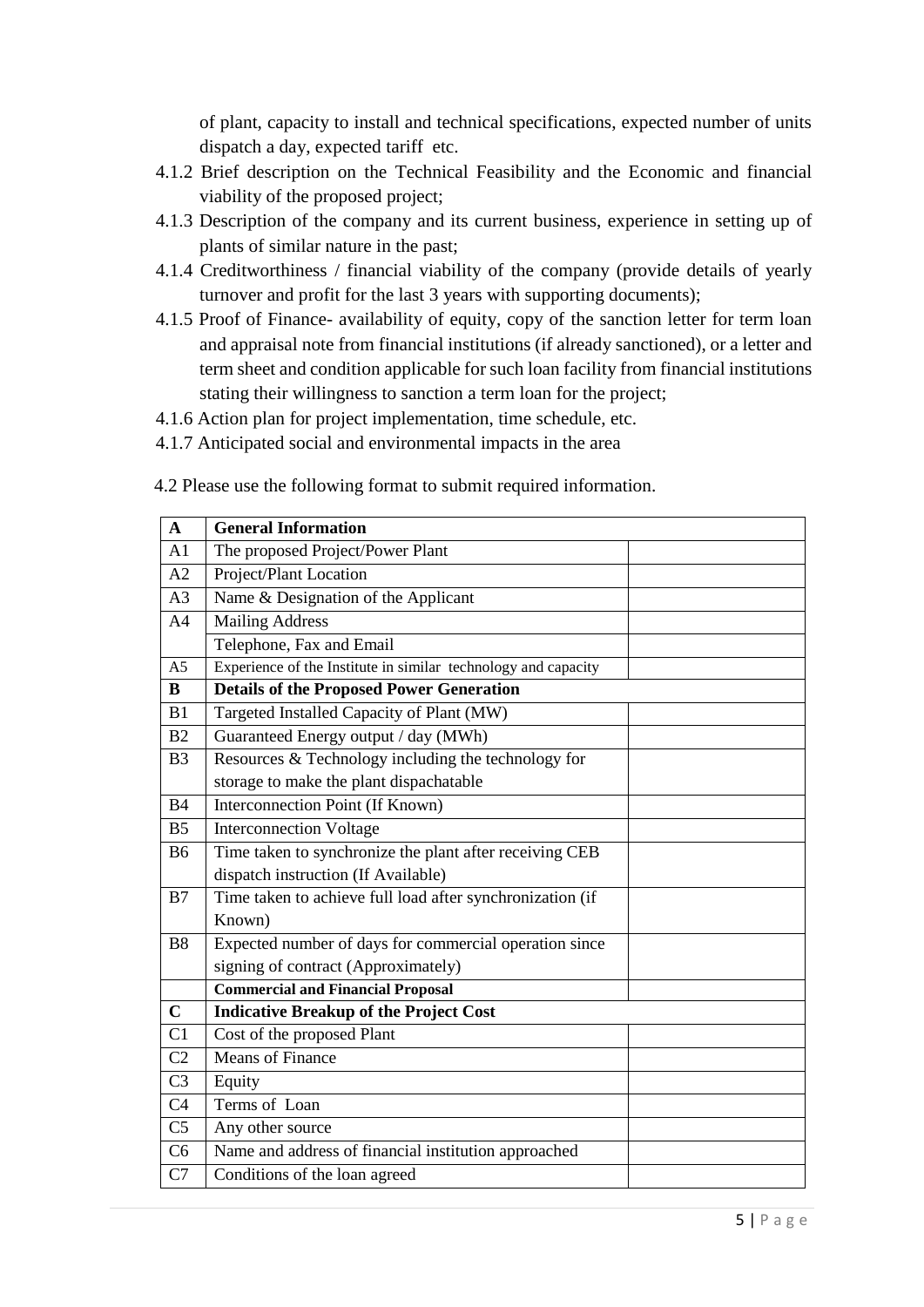| C8 | Equity: Debt structure                                         |  |
|----|----------------------------------------------------------------|--|
| C9 | Availability of Funding to meet debt financing of the proposal |  |
|    | including term sheet of the lender                             |  |
|    | <b>Any Other Relevant Information</b>                          |  |
|    |                                                                |  |
|    |                                                                |  |

#### **Financial proposal**

|                | Intended Selling Price (per kWh) in LKR                        |  |
|----------------|----------------------------------------------------------------|--|
| E2             | Transmission Infrastructure Cost (LKR)                         |  |
| E <sub>3</sub> | Indicative Terms of repayment of cost of Transmission Facility |  |

#### **5. Proposal Security**

 LKR 100,000 non-refundable Proposal Security should be submitted along with the project proposal. The original receipt has to be submitted along with the proposal after making the payment to Sri Lanka Sustainable Energy Authority. No. 72, Ananda Coomaraswamy Mw, Colombo 07, Sri Lanka. The account details are as follows.

Name : Director General, Sri Lanka Sustainable Energy Authority Account No : 0074944408 Bank : Bank of Ceylon, Sri Lanka Branch : Torrington Square

### **6. Closing Date and Time**

The deadline for the submission of proposals is 01.11.2021 at 10:00 Hrs. Proposals received after this time shall not be accepted, regardless of the reasons for late submission, including circumstances outside the control of the project proponent.

### **7. The Place of Submission of Proposals**

The proposal shall be delivered to the following address on or before the closing time specified in Section 6 above. The '**Reference No.**' and the '**Title of the RE Project Submission**' shall be clearly marked at the top-left hand corner of each envelope. Proposals can be sent via email [info@energy.gov.lk,](mailto:info@energy.gov.lk) by registered post, courier or submitted in person to;

**Secretary** State Ministry of Solar, Wind & Hydro Power Generation Projects Development No. 437, Galle Road, Colombo 03, Sri Lanka.

### **8. Screening Criteria of the Proposal**

**8.1** The objective of this endeavor is to encourage the investors, identify the proposals so received from the investors as to the potential of the projects for development after assessing the location ,availability of lands, availability of grid capacity and accessibility to the grid and Renewable Energy resources (on the surface of the land or below the surface of the land ) potential of such resources and the cost effectiveness of the proposed